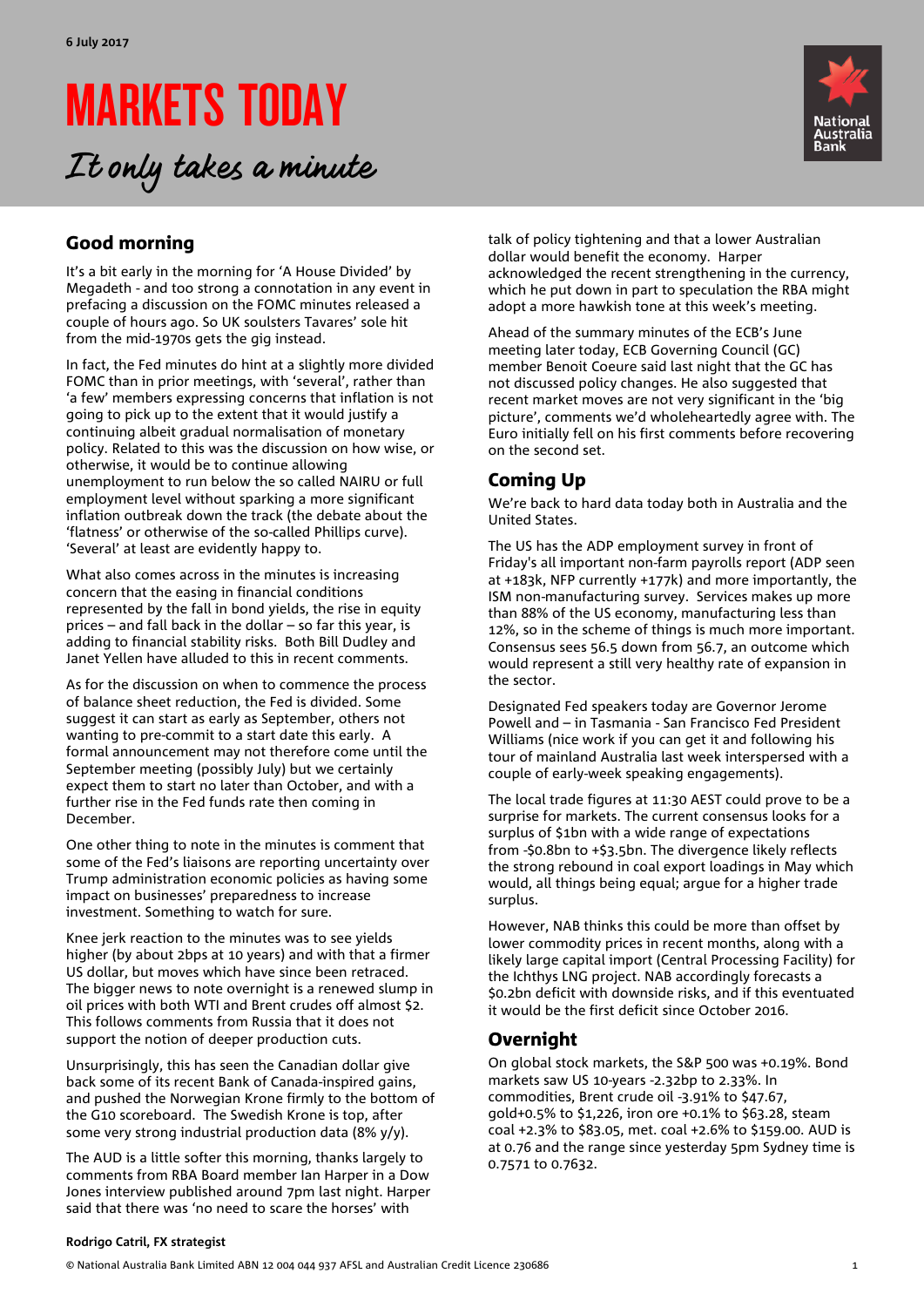### Markets





| 2.40                                                       |
|------------------------------------------------------------|
| 2.35                                                       |
| . Mary or<br>2.30                                          |
| 2.25                                                       |
| 2.20                                                       |
| 2.15                                                       |
| 03-Jul<br>05-Jul<br>29-Jun<br>30-Jun<br>Source: Bloomberg. |
|                                                            |
| <b>WTI - past week</b>                                     |
| 48.00 -                                                    |



|            | Foreign Exchange |        |        |                                |            |        |        |                      | <b>Equities</b> |         | Commodities* |                |         |        |
|------------|------------------|--------|--------|--------------------------------|------------|--------|--------|----------------------|-----------------|---------|--------------|----------------|---------|--------|
|            |                  |        |        | Indicative 24hr<br>ranges (**) | Other FX   |        |        | <b>Major Indices</b> |                 |         |              | Last           | % da    |        |
|            | Last             | % chge | Low    | High                           |            | Last   | % chge |                      | Last            | % day   | % $y/y$      | Oil (Brent)    | 47.67   | $-3.9$ |
| AUD        | 0.7600           | $-0.1$ | 0.7571 | 0.7632                         | <b>HKD</b> | 7.8085 | 0.0    | Dow                  | 21,478          | $-0.01$ | 19.7         | Oil (WTI)      | 45.00   | $-4.4$ |
| <b>NZD</b> | 0.7288           | 0.0    | 0.7255 | 0.7297                         | CNY        | 6.8019 | 0.0    | S&P 500              | 2,434           | 0.19    | 15.7         | Oil (Tapis)    | 49.22   | $-1.1$ |
| <b>EUR</b> | 1.1344           | 0.0    | 1.1313 | 1.1369                         | SGD        | 1.3811 | $-0.1$ | Nasdag               | 6,151           | 0.67    | 26.5         | Gold           | 1225.70 | 0.5    |
| GBP        | 1.2927           | 0.1    | 1.2894 | 1.2948                         | IDR        | 13,365 | 0.0    | <b>VIX</b>           | 10.85           | $-3.30$ | $-26.5$      | CRB            | 173.65  | $-1.4$ |
| JPY        | 113.20           | $-0.1$ | 112.83 | 113.69                         | THB        | 34.02  | 0.1    | <b>FTSE</b>          | 7,368           | 0.1     | 12.6         | GS Metals      | 325.3   | $-1.1$ |
| CAD        | 1.2974           | 0.3    | 1.2929 | 1.3015                         | <b>KRW</b> | 1,150  | 0.0    | <b>DAX</b>           | 12,454          | 0.1     | 30.6         | Aluminium      | 1919.8  | 0.0    |
| AUD/EUR    | 0.67             | $-0.1$ | 0.6682 | 0.6722                         | <b>TWD</b> | 30.50  | 0.0    | <b>CAC 40</b>        | 5,180           | 0.1     | 24.4         | Copper         | 5818.0  | $-0.9$ |
| AUD/JPY    | 86.03            | $-0.1$ | 85.67  | 86.55                          | PHP        | 50.65  | 0.3    | Nikkei               | 20,082          | 0.2     | 30.6         | Nickel         | 9123.5  | $-0.2$ |
| AUD/GBP    | 0.5879           | $-0.1$ | 0.5862 | 0.5906                         | <b>CHF</b> | 0.96   | $-0.1$ | Shanghai             | 3,207           | 0.8     | 6.3          | Zinc           | 2782.0  | $-0.5$ |
| AUD/NZD    | 1.0427           | $-0.1$ | 1.0425 | 1.0479                         | <b>SEK</b> | 8.49   | $-0.4$ | Hang Seng            | 25,522          | 0.5     | 24.5         | Ch. steel      | 3402.0  | 0.3    |
| .          |                  |        |        |                                |            |        |        |                      |                 |         |              | $\blacksquare$ |         |        |

| AUD/CNH    | 5.1579  | $-0.3$                       | 5.1497  | 5.2225                |               |      |                         |           | ASX 200 | 5,763                    | $-0.4$ | 10.9    | Iron ore    | 63.3       | 0.1                                     |
|------------|---------|------------------------------|---------|-----------------------|---------------|------|-------------------------|-----------|---------|--------------------------|--------|---------|-------------|------------|-----------------------------------------|
|            |         |                              |         |                       |               |      |                         |           |         |                          |        |         | St. Coal    | 83.1       | 2.3                                     |
|            |         |                              |         | <b>Interest Rates</b> |               |      |                         |           |         | <b>Overnight Futures</b> |        |         | Met.coal    | 159.0      | 2.6                                     |
|            |         | <b>Indicative Swap Rates</b> |         |                       |               |      | Benchmark 10 Year Bonds |           |         |                          |        |         | Wheat Chic. | 560.0      | 0.9                                     |
|            | Cash    | 3 <sub>mth</sub>             | 2Yr     | 10Yr                  |               | Last |                         | chge Sprd |         |                          | Last   | Chge*   | Sugar       | 13.7       | $-1.4$                                  |
| <b>USD</b> | 1.25    | 1.30                         | 1.65    | 2.31                  | <b>USD 10</b> | 2.33 | $-2.32$                 |           |         | Australia                |        |         | Cotton      | 73.9       | 0.2                                     |
| <b>AUD</b> | 1.50    | 1.71                         | 1.91    | 2.85                  | AUD 10        | 2.63 | 0.80                    | 0.30      |         | 3 mth bill               | 98.26  | 1.00    | Coffee      | 130.0      | 1.8                                     |
| <b>NZD</b> | 1.75    | 1.99                         | 2.31    | 3.35                  | NZD 10        | 2.96 | $-3.40$                 | 0.63      |         | 3 Yr bond                | 97.8   | 3.00    |             |            |                                         |
| <b>EUR</b> | 0.00    | $-0.33$                      | $-0.13$ | 0.92                  | CAD 10        | 1.80 | $-4.00$                 | $-0.53$   |         | 10 Yr bond               | 97.37  | 5.50    |             |            | Prob. of 25bps hike/cut at next meeting |
| <b>GBP</b> | 0.25    | 0.30                         | 0.66    | 1.33                  | <b>EUR 10</b> | 0.47 | $-0.50$                 | $-1.86$   |         | $3/10$ sprd              | 0.44   | $-2.50$ |             | <b>bps</b> | %                                       |
| JPY        | $-0.05$ | 0.00                         | 0.05    | 0.28                  | GBP 10        | 1.26 | 1.30                    | $-1.07$   |         | SPI                      | 5722.0 | 10.0    | <b>RBA</b>  | $-0.2$     | $-1.0%$                                 |

| <b>Major Indices</b> |        |                          |         |
|----------------------|--------|--------------------------|---------|
|                      | Last   | % day                    | % $y/y$ |
| Dow                  | 21,478 | $-0.01$                  | 19.7    |
| S&P 500              | 2,434  | 0.19                     | 15.7    |
| Nasdag               | 6,151  | 0.67                     | 26.5    |
| <b>VIX</b>           | 10.85  | $-3.30$                  | $-26.5$ |
| <b>FTSE</b>          | 7.368  | 0.1                      | 12.6    |
| <b>DAX</b>           | 12,454 | 0.1                      | 30.6    |
| <b>CAC 40</b>        | 5,180  | 0.1                      | 24.4    |
| Nikkei               | 20,082 | 0.2                      | 30.6    |
| Shanghai             | 3.207  | 0.8                      | 6.3     |
| Hang Seng            | 25,522 | 0.5                      | 24.5    |
| ASX 200              | 5.763  | $-0.4$                   | 10.9    |
|                      |        |                          |         |
|                      |        | <b>Overnight Futures</b> |         |
|                      |        |                          |         |

|             | Last   | Chge*   |
|-------------|--------|---------|
| Australia   |        |         |
| 3 mth bill  | 98.26  | 1.00    |
| 3 Yr bond   | 97.8   | 3.00    |
| 10 Yr hond  | 97.37  | 5.50    |
| $3/10$ sprd | 0.44   | $-2.50$ |
| SPI         | 5722.0 | 10.0    |

|          |                      |      | <b>Equities</b>      |                          |         |         |             | Commodities* |        |  |  |  |
|----------|----------------------|------|----------------------|--------------------------|---------|---------|-------------|--------------|--------|--|--|--|
| Other FX |                      |      | <b>Major Indices</b> |                          |         |         |             | Last         | % day  |  |  |  |
| Last     | % chge               |      |                      | Last                     | % day   | % $y/y$ | Oil (Brent) | 47.67        | $-3.9$ |  |  |  |
| 7.8085   | 0.0                  |      | Dow                  | 21,478                   | $-0.01$ | 19.7    | Oil (WTI)   | 45.00        | $-4.4$ |  |  |  |
| 6.8019   | 0.0                  |      | S&P 500              | 2,434                    | 0.19    | 15.7    | Oil (Tapis) | 49.22        | $-1.1$ |  |  |  |
| 1.3811   | $-0.1$               |      | Nasdag               | 6,151                    | 0.67    | 26.5    | Gold        | 1225.70      | 0.5    |  |  |  |
| 13,365   | 0.0                  |      | VIX                  | 10.85                    | $-3.30$ | $-26.5$ | CRB         | 173.65       | $-1.4$ |  |  |  |
| 34.02    | 0.1                  |      | <b>FTSE</b>          | 7,368                    | 0.1     | 12.6    | GS Metals   | 325.3        | $-1.1$ |  |  |  |
| 1,150    | 0.0                  |      | <b>DAX</b>           | 12,454                   | 0.1     | 30.6    | Aluminium   | 1919.8       | 0.0    |  |  |  |
| 30.50    | 0.0                  |      | <b>CAC 40</b>        | 5,180                    | 0.1     | 24.4    | Copper      | 5818.0       | $-0.9$ |  |  |  |
| 50.65    | 0.3                  |      | Nikkei               | 20,082                   | 0.2     | 30.6    | Nickel      | 9123.5       | $-0.2$ |  |  |  |
| 0.96     | $-0.1$               |      | Shanghai             | 3,207                    | 0.8     | 6.3     | Zinc        | 2782.0       | $-0.5$ |  |  |  |
| 8.49     | $-0.4$               |      | Hang Seng            | 25,522                   | 0.5     | 24.5    | Ch. steel   | 3402.0       | 0.3    |  |  |  |
|          |                      |      | ASX 200              | 5,763                    | $-0.4$  | 10.9    | Iron ore    | 63.3         | 0.1    |  |  |  |
|          |                      |      |                      |                          |         |         | St. Coal    | 83.1         | 2.3    |  |  |  |
|          |                      |      |                      | <b>Overnight Futures</b> |         |         | Met.coal    | 159.0        | 2.6    |  |  |  |
|          | chmark 10 Year Bonds |      |                      |                          |         |         | Wheat Chic. | 560.0        | 0.9    |  |  |  |
| Last     | chge                 | Sprd |                      |                          | Last    | $Chge*$ | Sugar       | 13.7         | $-1.4$ |  |  |  |
| 2.33     | $-2.32$              |      |                      | Australia                |         |         | Cotton      | 73.9         | 0.2    |  |  |  |
| 2.63     | 0.80                 | 0.30 |                      | 3 mth bill               | 98.26   | 1.00    | Coffee      | 130.0        | 1.8    |  |  |  |
| 2.96     | $-3.40$              | 0.63 |                      | 3 Yr bond                | 97.8    | 3.00    |             |              |        |  |  |  |
| $ -$     |                      |      |                      |                          |         |         | .           |              |        |  |  |  |

Please note the high/low FX rates are only an indication. Please refer to your National Dealer for confirmation.<br>\* All near futures contracts, except CRB. GS Metals is Goldman Sachs industrial metals micals prices are CME.

CAD 0.50 1.11 1.47 2.12 JPY 10 0.09 1.10 -2.23 \*Change in bps FED -0 -0.8%

Last is around 6:30am Sydney Source: Bloomberg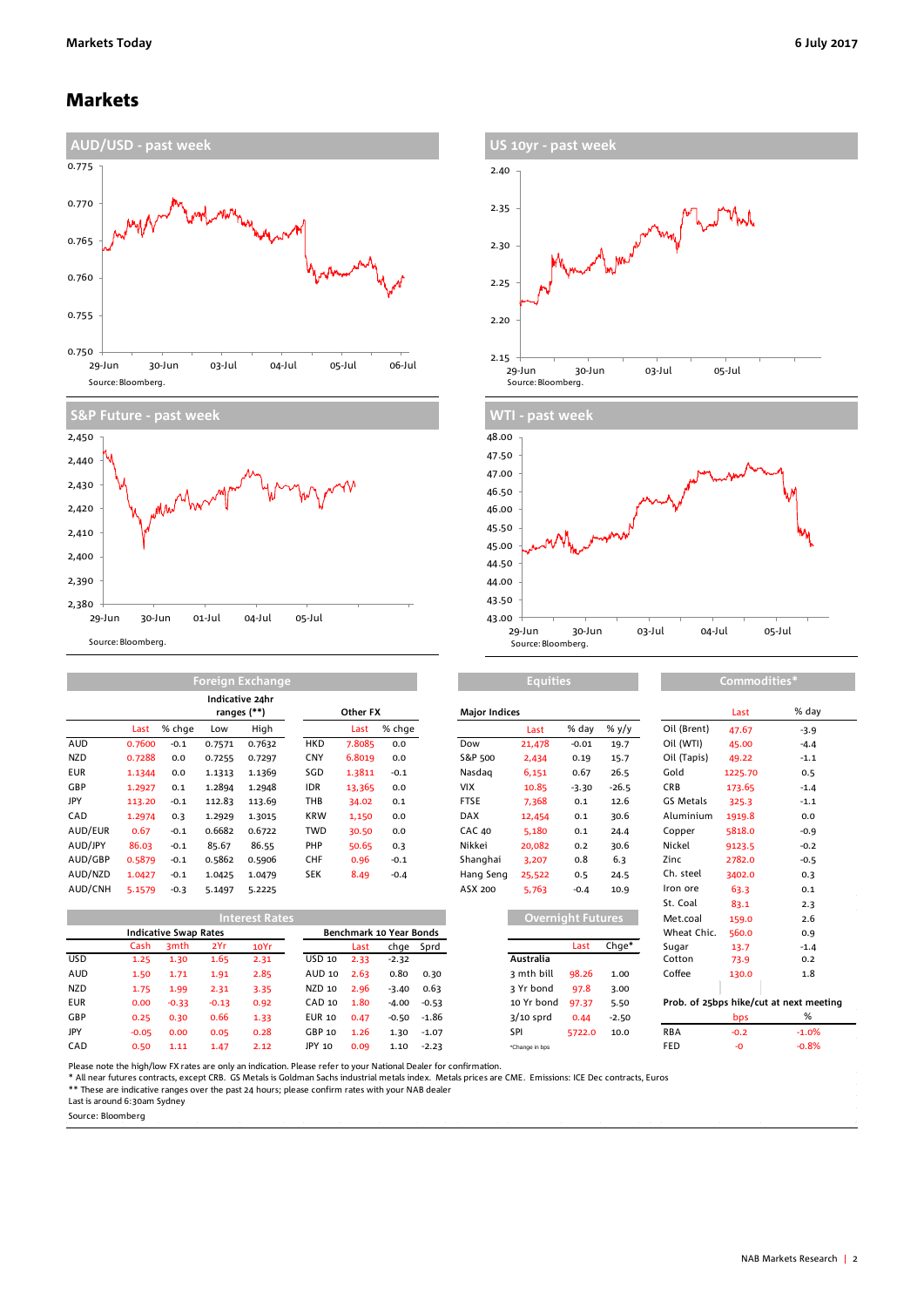# **CALENDAR**

|                           | Country Economic Indicator                                       | Period | Forecast | Consensus   | Actual | Previous   | <b>GMT</b>         | <b>AEST</b> |
|---------------------------|------------------------------------------------------------------|--------|----------|-------------|--------|------------|--------------------|-------------|
|                           | Thursday, 6 July 2017                                            |        |          |             |        |            |                    |             |
| AU                        | <b>Trade Balance</b>                                             | May    | $-200$   | 1000        |        | 555.0      | 2.30               | 11.30       |
| GE                        | Factory Orders MoM/YoY                                           | May    |          | 1.9         |        | $-2.1$     | 7.00               | 16.00       |
| GE                        | Markit Germany Construction PMI                                  | Jun    |          |             |        | 55.3       | 8.30               | 17.30       |
| US                        | Challenger Job Cuts YoY                                          | Jun    |          |             |        | 71.4       | 12.30              | 21.30       |
| EC                        | ECB account of the monetary policy meeting                       |        |          |             |        |            | 12.30              | 21.30       |
| US                        | ADP Employment Change                                            | Jun    |          | 182.5       |        | 253.0      | 13.15              | 22.15       |
| СA                        | <b>Building Permits MoM</b>                                      | May    |          | $\mathbf 1$ |        | $-0.2$     | 13.30              | 22.30       |
|                           |                                                                  |        |          | $-0.5$      |        | $-0.4$     | 13.30              | 22.30       |
| СA                        | Int'l Merchandise Trade                                          | May    |          | 243         |        | 244.0      |                    |             |
| US                        | Initial Jobless Claims                                           | Jul 1  |          |             |        |            | 13.30              | 22.30       |
| US                        | Trade Balance                                                    | May    |          | $-46.3$     |        | $-47.6$    | 13.30              | 22.30       |
| US                        | Markit US Services PMI                                           | Jun F  |          | 53          |        | 53.0       | 14.45              | 23.45       |
| US                        | <b>Bloomberg Consumer Comfort</b>                                | Jul 2  |          |             |        | 48.6       | 14.45              | 23.45       |
| US                        | Markit US Composite PMI                                          | Jun F  |          |             |        | 53.0       | 14.45              | 23.45       |
| US                        | ISM Non-Manf. Composite                                          | Jun    |          | 56.5        |        | 56.9       | 15.00              | 0.00        |
| US                        | Fed's Powell Speaks in Washington on Housing Finance Reform      |        |          |             |        |            | 15.00              | 0.00        |
| EC                        | ECB's Weidmann, Nowotny Discuss Future of Euro                   |        |          |             |        |            | 17.00              | 2.00        |
| US                        | Fed's Fischer speaks on Government Policy and Labor Productivity |        |          |             |        |            | 0.30               | 9.30        |
| Friday,                   | <b>July 2017</b>                                                 |        |          |             |        |            |                    |             |
| AU                        | AiG Perf of Construction Index                                   | Jun    |          |             |        | 56.7       | 0.30               | 9.30        |
| JN                        | Labor Cash Earnings/Real Earnings YoY                            | May    |          | 0.4         |        | 0.5        | 1.00               | 10.00       |
| JN                        | Leading Index CI                                                 | May P  |          | 104.5       |        | 104.2      | 6.00               | 15.00       |
|                           |                                                                  |        |          | 0.2         |        | 0.8        | 7.00               | 16.00       |
| GE                        | Industrial Production SA MoM/YoY                                 | May    |          |             |        | 88.5       | 7.30               | 16.30       |
| AU                        | Foreign Reserves                                                 | Jun    |          |             |        |            |                    |             |
| CH                        | Foreign Direct Investment YoY CNY                                | Jun    |          |             |        | $-3.7$     | 7.35               | 16.35       |
| UK                        | Halifax House Prices MoM/3M YoY                                  | Jun    |          | 0.2         |        | 0.4        | 8.30               | 17.30       |
| CH                        | Foreign Reserves                                                 | Jun    |          | 3060        |        | 3053.6     | 9.00               | 18.00       |
| UK                        | Industrial Production MoM/YoY                                    | May    |          | 0.3         |        | 0.2        | 9.30               | 18.30       |
| UK                        | Manufacturing Production MoM/YoY                                 | May    |          | 0.5         |        | 0.2        | 9.30               | 18.30       |
| UK                        | Construction Output SA MoM/YoY                                   | May    |          | 0.7         |        | $-1.6$     | 9.30               | 18.30       |
| UK                        | Trade Balance                                                    | May    |          | $-2500$     |        | $-2050.0$  | 9.30               | 18.30       |
|                           | NIESR GDP Estimate                                               |        |          |             |        | 0.2        | 13.00              | 22.00       |
| UK                        |                                                                  | Jun    |          |             |        |            |                    |             |
| US                        | <b>Change in Nonfarm Payrolls</b>                                | Jun    |          | 177         |        | 138.0      | 13.30              | 22.30       |
| US                        | <b>Unemployment Rate</b>                                         | Jun    |          | 4.3         |        | 4.3        | 13.30              | 22.30       |
| US                        | Average Hourly Earnings MoM/YoY                                  | Jun    |          | 0.3         |        | 0.2        | 13.30              | 22.30       |
| CA                        | Net Change in Employment/Unemployment                            | Jun    |          | 10          |        | 54.5       | 13.30              | 22.30       |
| CA                        | Ivey Purchasing Managers Index SA                                | Jun    |          | 58          |        | 53.8       | 15.00              | 0.00        |
| US                        | Fed publishes its July 2017 Monetary Policy Report to Congress   |        |          |             |        |            | 16.00              | 1.00        |
| US                        | Baker Hughes US Rig Count/Oil Rigs                               | Jul 7  |          |             |        | 940        | 18.00              | 3.00        |
| Monday                    | 10 July 2017                                                     |        |          |             |        |            |                    |             |
|                           |                                                                  |        |          |             |        | $-3.7$     |                    |             |
| CH                        | Foreign Direct Investment YoY CNY                                | Jun    |          |             |        | $-3.1$     | 0.50               | 9.50        |
| JN                        | Machine Orders MoM/YoY                                           | May    |          |             |        |            |                    |             |
| JN                        | BoP Current Account Adjusted                                     | May    |          |             |        | 1807.4     | 0.50               | 9.50        |
| JN                        | Trade Balance BoP Basis                                          | May    |          |             |        | 553.6      | 0.50               | 9.50        |
| CH                        | CPI/PPI YoY                                                      | Jun    |          | 1.5         |        | 1.5        | 2.30               | 11.30       |
| JN                        | Eco Watchers Survey Current SA                                   | Jun    |          |             |        | 48.6       | 6.00               | 15.00       |
| JN                        | Eco Watchers Survey Outlook SA                                   | Jun    |          |             |        | 49.6       | 6.00               | 15.00       |
| GE                        | <b>Current Account Balance</b>                                   | May    |          |             |        | 15.1       | 7.00               | 16.00       |
| EC                        | Sentix Investor Confidence                                       | Jul    |          |             |        | 28.4       | 9.30               | 18.30       |
| CH                        | New Yuan Loans/Aggregate Financing CNY                           | Jun    |          | 1300        |        | 1110       | 10-15 July release |             |
|                           |                                                                  |        |          |             |        | $-18.4$    |                    |             |
| ΝZ                        | <b>REINZ House Sales YoY</b>                                     | Jun    |          |             |        |            |                    |             |
| CA                        | Bloomberg Nanos Confidence                                       | Jun 30 |          |             |        | 57.7       | 15.00              | 0.00        |
| US                        | Labor Market Conditions Index Change                             | Jun    |          |             |        | 2.3        |                    |             |
| US                        | <b>Consumer Credit</b>                                           | May    |          | 15          |        | 8.2        | 20.00              | 5.00        |
| Tuesday                   | 11 July 2017                                                     |        |          |             |        |            |                    |             |
| ΝZ                        | Card Spending Total MoM                                          | Jun    |          |             |        | $-0.2$     | 23.45              | 8.45        |
| UK                        | BRC Sales Like-For-Like YoY                                      | Jun    |          |             |        | $-0.4$     | 0.10               | 9.10        |
| AU                        | ANZ Roy Morgan Weekly Consumer Confidence Index                  | Jul 9  |          |             |        | 114.5      | 0.30               | 9.30        |
| AU                        | <b>NAB Business Conditions/Confidence</b>                        | Jun    |          |             |        | 12.0       | 2.30               | 11.30       |
| AU                        | Home Loans/Investment Lending MoM                                | May    |          |             |        | -1.9       | 2.30               | 11.30       |
| JN                        | Machine Tool Orders YoY                                          | Jun P  |          |             |        | 24.5       | 7.00               | 16.00       |
| US                        | NFIB Small Business Optimism                                     | Jun    |          |             |        | 104.5      | 11.00              | 20.00       |
|                           |                                                                  |        |          |             |        | 194.7      | 13.15              | 22.15       |
| CA                        | <b>Housing Starts</b>                                            | Jun    |          |             |        |            |                    |             |
| US                        | <b>JOLTS Job Openings</b>                                        | May    |          |             |        | 6044.0     | 15.00              | 0.00        |
| US                        | Wholesale Trade Sales/Inventories MoM                            | May    |          |             |        | $-0.4$     | 15.00              | 0.00        |
|                           | Wednesday, 12 July 2017                                          |        |          |             |        |            |                    |             |
| NZ                        | ANZ Truckometer Heavy MoM                                        | Jun    |          |             |        | 4.1        | 23.00              | 8.00        |
| JN                        | PPI MoM/YoY                                                      | Jun    |          |             |        | 0.0        | 0.50               | 9.50        |
| AU                        | Westpac Consumer Conf Index/MoM                                  | Jul    |          |             |        | 96.2       | 1.30               | 10.30       |
| JN                        | Tertiary Industry Index MoM                                      | May    |          |             |        | 1.2        | 5.30               | 14.30       |
| UK                        | Jobless Claims Change                                            | Jun    |          |             |        | 7.3        | 9.30               | 18.30       |
| UK                        | Employment ChangelLO Unemployment Rate 3M/3M                     | May    |          |             |        | 109.0      | 9.30               | 18.30       |
| EC                        | Industrial Production SA MoM/YoY                                 | May    |          |             |        | 0.5        | 10.00              | 19.00       |
|                           |                                                                  |        |          |             |        |            |                    |             |
| CA                        | Teranet/National Bank HP Index                                   | Jun    |          |             |        | 210.9      | 13.30              | 22.30       |
| CA                        | Bank of Canada Rate Decision/Monetary Policy Report              | Jul 12 |          | 0.75        |        | 0.5        | 15.00              | 0.00        |
| СA                        | BOC's Poloz and Wilkins Hold Press Conference in Ottawa          |        |          |             |        |            | 16.15              | 1.15        |
| US                        | U.S. Federal Reserve Releases Beige Book                         |        |          |             |        |            | 19.00              | 4.00        |
|                           | Upcoming Central Bank Interest Rate Announcements                |        |          |             |        |            |                    |             |
|                           |                                                                  |        |          |             |        |            |                    |             |
| Canada, BoC               |                                                                  | 13-Jul |          |             |        | 0.5%       |                    |             |
| Japan, BoJ                |                                                                  | 20-Jul | $-0.1%$  | $-0.1%$     |        | $-0.1%$    |                    |             |
| Europe ECB                |                                                                  | 20-Jul | $-0.4%$  | $-0.4%$     |        | $-0.4%$    |                    |             |
| <b>US Federal Reserve</b> |                                                                  | 27-Jul |          |             |        | 1.00-1.25% |                    |             |
| Australia, RBA            |                                                                  | 1-Aug  | 1.50%    | 1.50%       |        | 1.50%      |                    |             |
| UK BOE                    |                                                                  | 3-Aug  |          |             |        | 0.25%      |                    |             |
| New Zealand, RBNZ         |                                                                  | 10-Aug | 1.75%    | 1.75%       |        | 1.75%      |                    |             |
|                           |                                                                  |        |          |             |        |            |                    |             |

GMT: Greenwich Mean Time; AEST: Australian Eastern Standard Time